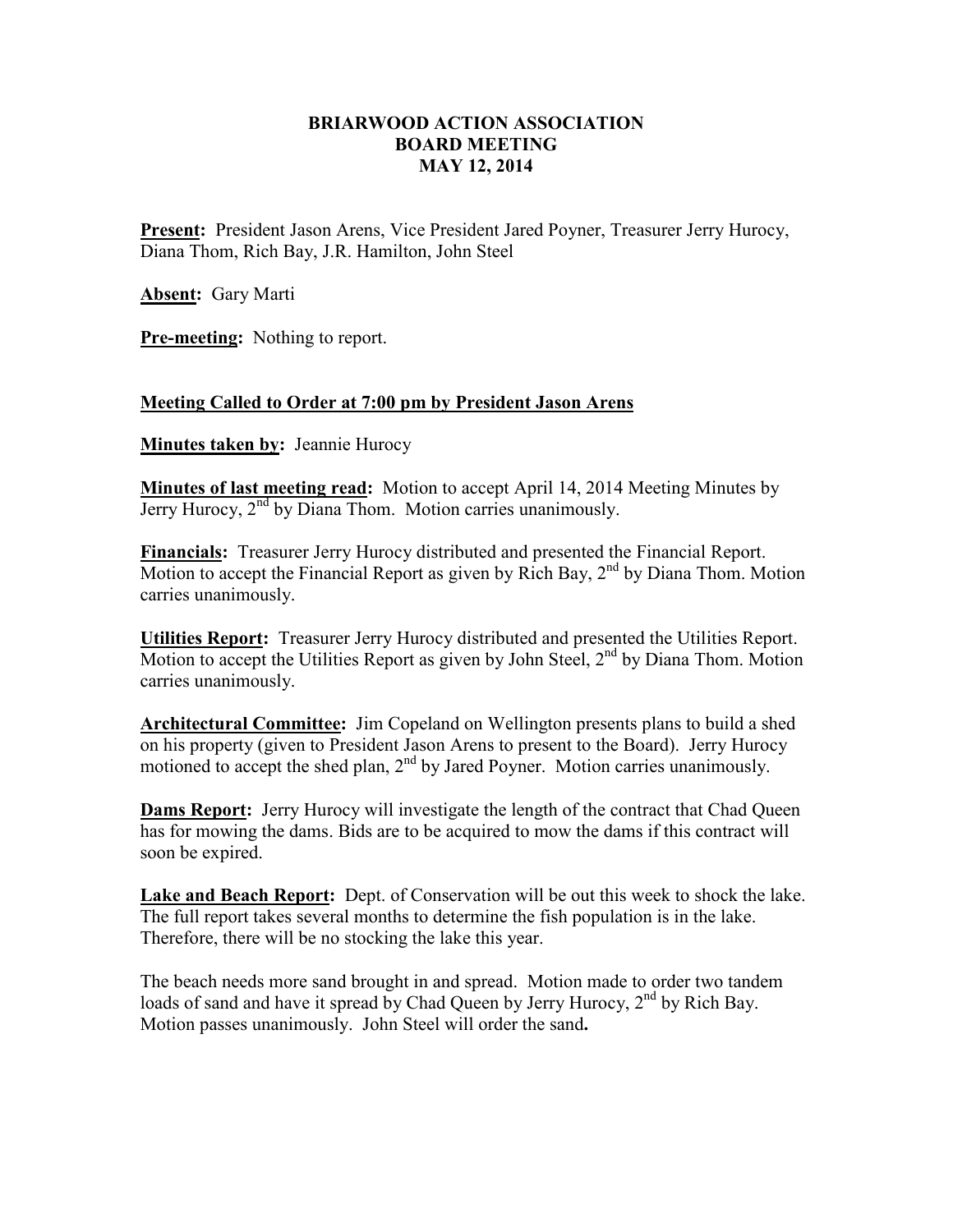The money that is set aside for stocking fish will be put towards building a dock for loading and unloading boats. Some of the Board members will design this dock and will have a plan to present to the Board at the next BAA Meeting.

There is a drop off at the end of the boat ramp. It has been suggested that bags of cement can be dropped there and it would harden and rectify this problem. This can be done when the boat loading dock is built.

John Steel will be repairing the swimming area demarcation before Memorial Day Weekend.

**Security Report:** Nothing to report.

**Rules and Regulations:** Nothing to report.

**Website:** Nothing to report.

**Roads:** Gary Hite and JR Hamilton will be getting a tandem load of rock to repair the culvert area near Rich Bay's house on Lakeshore to prevent the flooding during hard rains.

JR Hamilton received some bids for repairing and a 2 inch overlay on Stonegate from Lakeshore to Westminster Court to have an idea of what it might cost to repair this stretch of road.

John Steel brings up that the asphalt at the curve at the bottom of the hill by the golf course is cracking. Discussed what would be entailed in repairing that area. JR Hamilton will get with Gary Hite and look at it to determine what needs to be done.

Jared Poyner brings up the idea to get bids on rock delivered to be spread. D.R. & J. Trucking hauls to rock to us now. Jared Poyner will call D.R. & J. Trucking to find out if Doug can get a better price on rock. Motion made by Rich Bay, 2<sup>nd</sup> by Jared Poyner to purchase whatever the least expensive clean rock by D.R. & J. Trucking.

**Park and Entrance:** Nothing to report.

**The Board went into Closed Session to discuss Legal, Lots and Back Dues.** 

**The Board returned to Open Session.** 

**Old Business:** Jason Arens reviewed the insurance that we have for Briarwood.